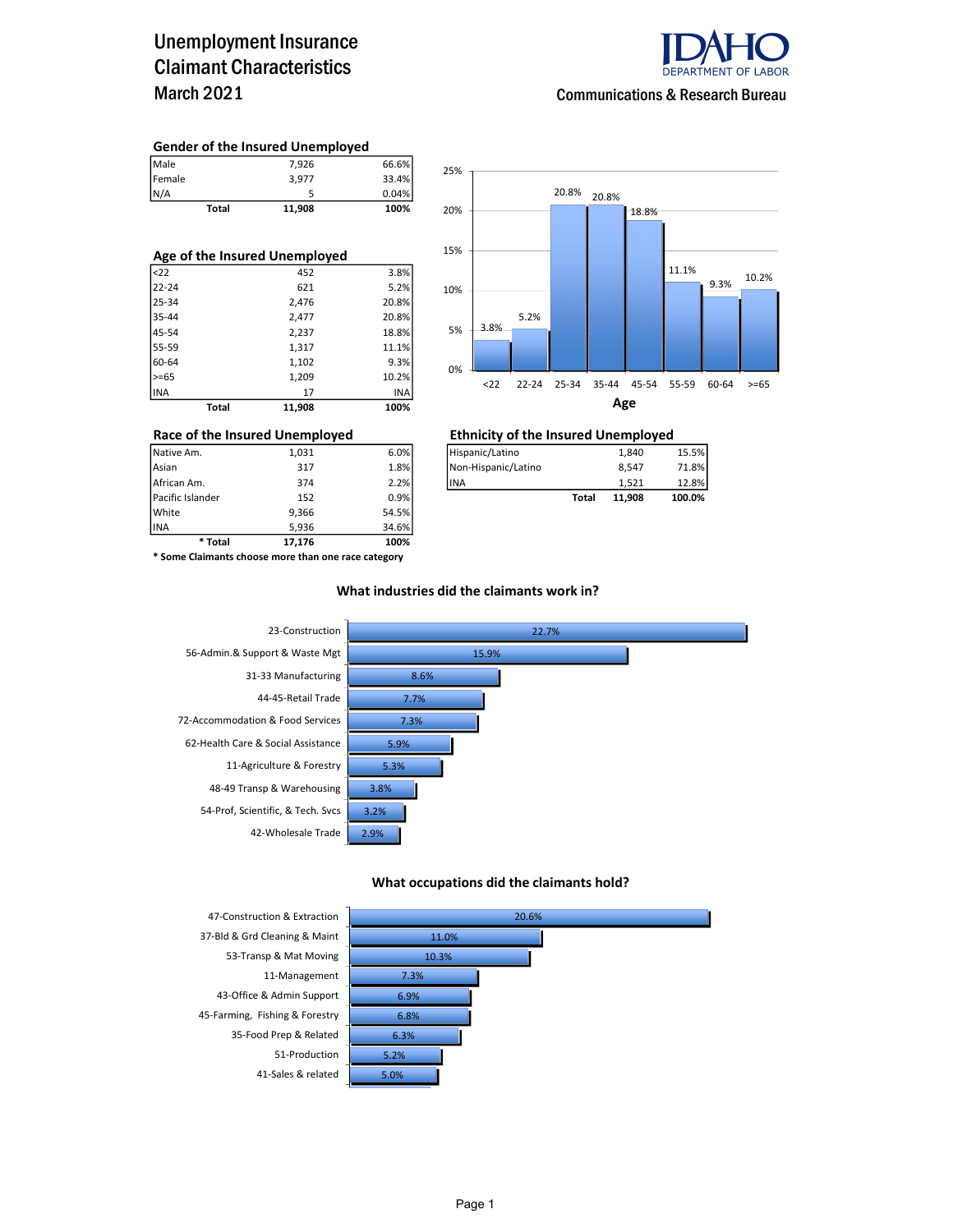# Unemployment Insurance Claimant Characteristics March 2021 Communications & Research Bureau

| <b>Demographics</b>                                          |        | <b>March</b><br><b>February</b> |        |       | <b>Monthly</b>          | <b>March</b>   |       |                   |
|--------------------------------------------------------------|--------|---------------------------------|--------|-------|-------------------------|----------------|-------|-------------------|
|                                                              | 2021   |                                 |        | 2021  |                         | 2021           |       | <b>Difference</b> |
|                                                              |        |                                 |        |       |                         |                |       |                   |
| Gender:                                                      |        |                                 |        |       |                         |                |       |                   |
| Male                                                         | 7,926  | 66.6%                           | 10,434 | 68.9% | $-2,508$                | 5,492          | 70.9% | 2434              |
| Female                                                       | 3,977  | 33.4%                           | 4,714  | 31.1% | $-737$                  | 2,253          | 29.1% | 1724              |
| <b>INA</b>                                                   | 5      | 0.0%                            | 6      | 0.0%  | $^{\text{{\small -1}}}$ | $\overline{2}$ | 0.0%  | 3                 |
| <b>Total</b>                                                 | 11,908 |                                 | 15,154 |       | $-3,246$                | 7,747          |       | 4161              |
| Race: NOTE: Claimants may choose more than one Race category |        |                                 |        |       |                         |                |       |                   |
| Native American                                              | 1,031  | N/A                             | 1,201  | N/A   | $-170$                  | 641            | N/A   | 390               |
| Asian                                                        | 317    | N/A                             | 307    | N/A   | 10                      | 132            | N/A   | 185               |
| African American                                             | 374    | N/A                             | 366    | N/A   | 8                       | 136            | N/A   | 238               |
| Pacific Islander                                             | 152    | N/A                             | 200    | N/A   | $-48$                   | 80             | N/A   | 72                |
| White                                                        | 9,366  | N/A                             | 11,026 | N/A   | $-1,660$                | 6,801          | N/A   | 2565              |
| <b>INA</b>                                                   | 5,936  | N/A                             | 8,290  | N/A   | $-2,354$                | 3,807          | N/A   | 2129              |
|                                                              |        |                                 |        |       |                         |                |       |                   |
| Ethnicity:                                                   |        |                                 |        |       |                         |                |       |                   |
| Hispanic/Latino                                              | 1,840  | 15.5%                           | 2,525  | 16.7% | $-685$                  | 1,156          | 14.9% | 684               |
| Non-Hispanic/Latino                                          | 8,547  | 71.8%                           | 10,808 | 71.3% | $-2,261$                | 5,488          | 70.8% | 3059              |
| <b>INA</b>                                                   | 1,521  | 12.8%                           | 1,821  | 12.0% | $-300$                  | 1,103          | 14.2% | 418               |
| Age:                                                         |        |                                 |        |       |                         |                |       |                   |
| $22$                                                         | 452    | 3.8%                            | 697    | 4.6%  | $-245$                  | 222            | 2.9%  | 230               |
| 22-24                                                        | 621    | 5.2%                            | 869    | 5.7%  | $-248$                  | 344            | 4.4%  | 277               |
| 25-34                                                        | 2,476  | 20.8%                           | 3,180  | 21.0% | $-704$                  | 1,539          | 19.9% | 937               |
| 35-44                                                        | 2,477  | 20.8%                           | 3,097  | 20.4% | $-620$                  | 1,628          | 21.0% | 849               |
| 45-54                                                        | 2,237  | 18.8%                           | 3,031  | 20.0% | $-794$                  | 1,641          | 21.2% | 596               |
| 55-59                                                        | 1,317  | 11.1%                           | 1,603  | 10.6% | $-286$                  | 1,017          | 13.1% | 300               |
| 60-64                                                        | 1,102  | 9.3%                            | 1,355  | 8.9%  | $-253$                  | 717            | 9.3%  | 385               |
| $>= 65$                                                      | 1,209  | 10.2%                           | 1,302  | 8.6%  | $-93$                   | 639            | 8.2%  | 570               |
| <b>Total</b>                                                 | 11,891 |                                 | 15,134 |       | $-3,243$                | 7,747          |       | 4144              |